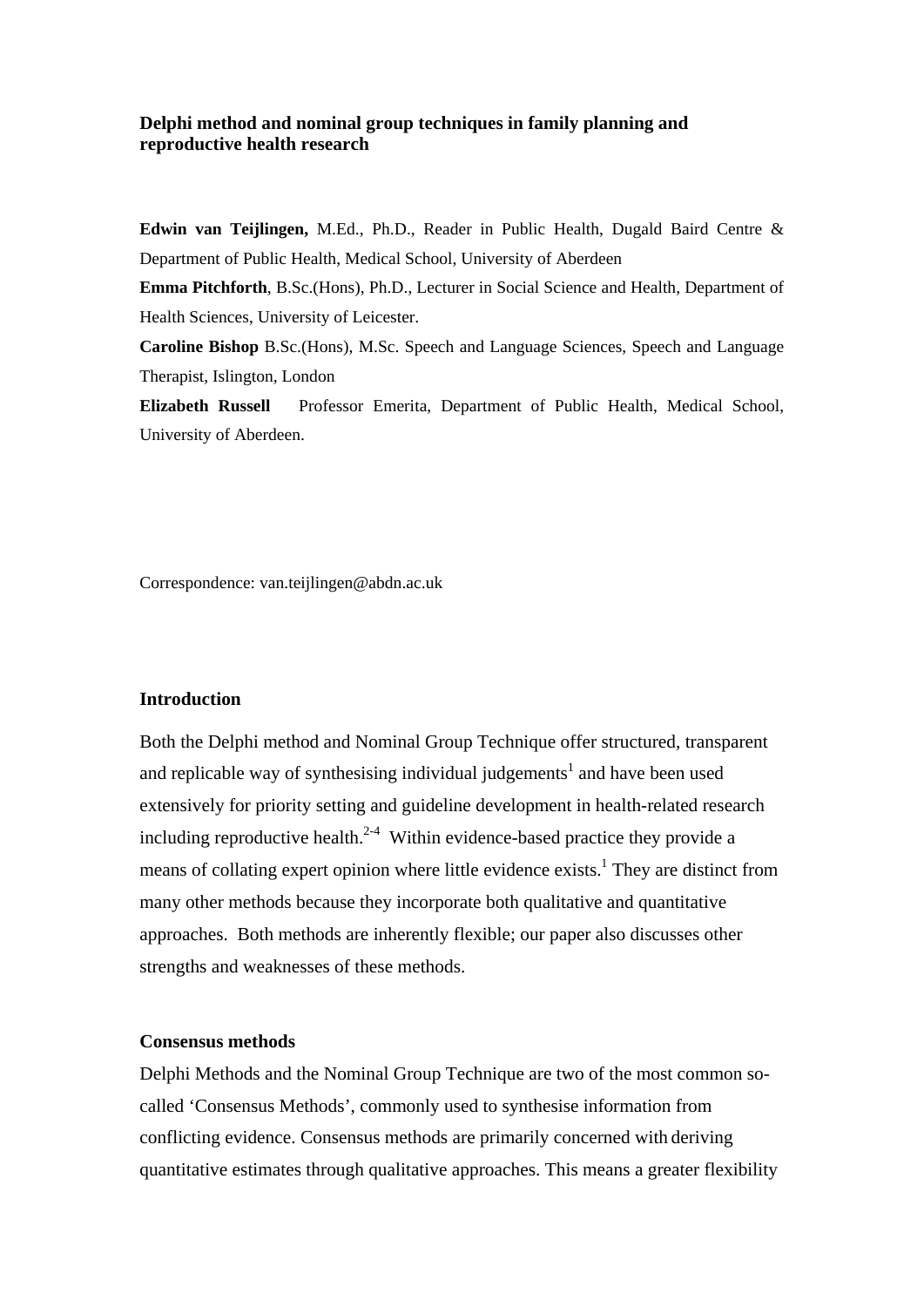as it allows for a wider range of study types to be considered than is usual in statistical reviews (Box 1). Delphi Methods concentrate on measuring consensus whereas the Nominal Group Technique can be used to develop consensus but without the limitations of more informal methods of reaching consensus such as committees, which are prone to domination by powerful individuals and influenced by personalities.<sup>5</sup> A recent example of the use of the nominal group technique for consensus developed was the adaptation of the World Health Organization's *Selected*  Practice Recommendations for Contraceptive Use for use in the UK.<sup>2</sup> This formed the basis of the Faculty of Family Planning and Reproductive Healthcare's guidance for practice.<sup>6</sup>

# Box 1 about here

# *Delphi Method*

The Delphi method aims to gather consensus of opinion, attitudes and choice about a topic from a selected panel without the need for people to meet. Although the Delphi method is often used with experts, it can also be used in eliciting patients' views.<sup>7</sup>

It is important to consider the Delphi method as a process involving several phases or stages rather than a single data collection event. Typically, questionnaires are posted to individual panel members; the questions are initially open-ended and seek individual responses. The open-ended responses are then analysed to generate a series of statements, which are compiled into another questionnaire and sent back to the individual participants who are asked to rank their agreement with each. This process (see Figure 1) can be repeated several times and the re-rankings analysed to ascertain the degree of consensus.<sup>8</sup> After round 2, the rankings from different participants are summarised and included in a repeat version of the questionnaire. Participants can then see how others ranked items and decide whether they want to reconsider their own ranking. Delphi studies typically involve three rounds,<sup>9-10</sup> but the number needed will depend on the research question and time available.<sup>11</sup> Involving more rounds may be beneficial in reaching consensus but is time consuming and difficult to maintain high response rates.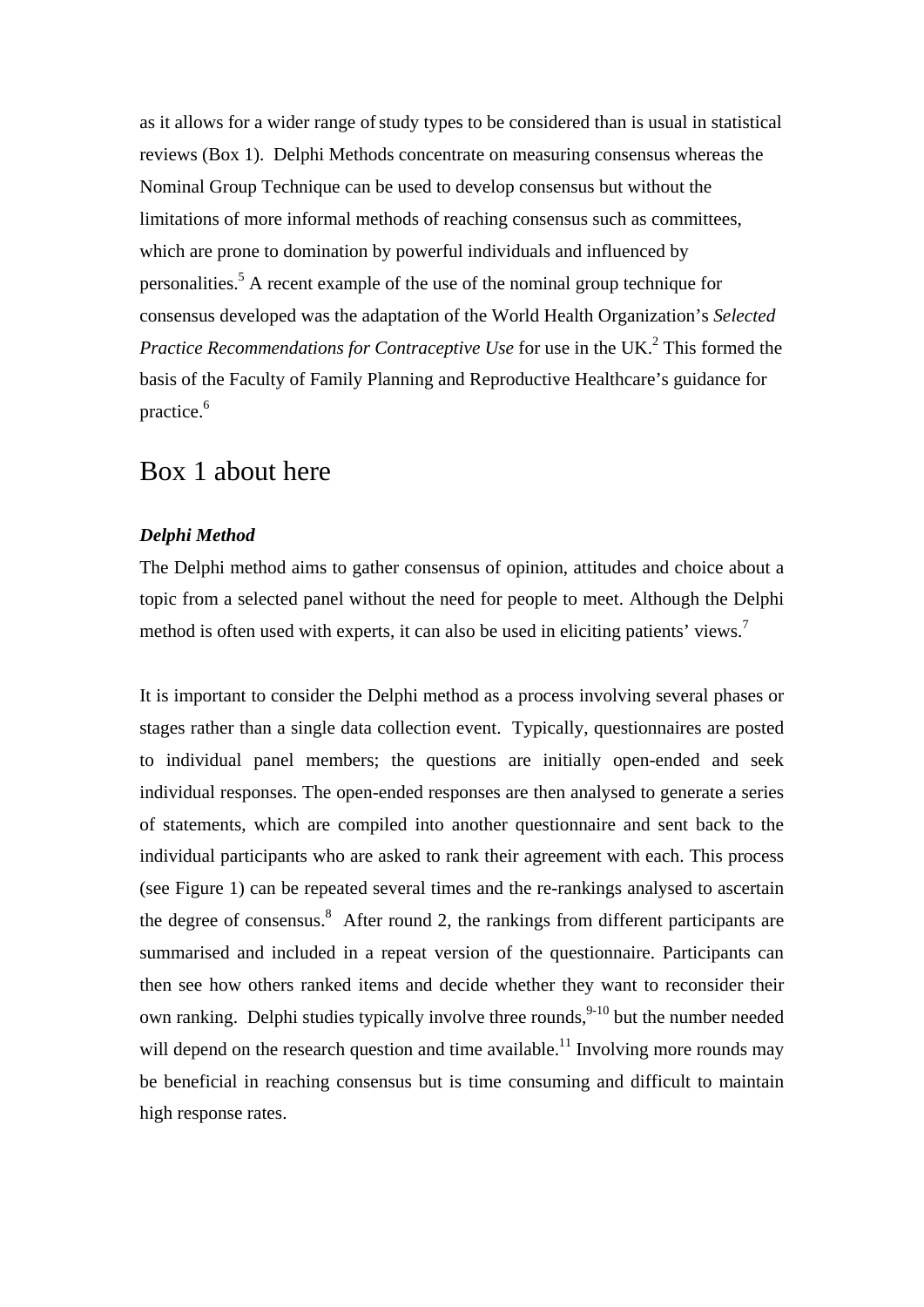#### Figure 1 about here

#### *Strengths of Delphi Method*

The main advantage of the Delphi method is that there is no need for participants (e.g. busy professionals or managers) to meet  $up<sup>12</sup>$  and, hence it is a relatively inexpensive method of gaining a large number of responses. It also allows the involvement of participants from disparate geographical areas and has been used in international health research. For example, Wang *et al.* involved nationally and internationally known reproductive health experts in their study to generate reproductive health indicators for China's areas.<sup>3</sup> Participants are generally contacted by mail, but increasingly the Internet is used, which also facilitates international research.<sup>13</sup> Also, as the participants are consulted on a number of occasions, they have the flexibility to change their statements and suggestions or withdrawn some altogether as period of 'considered thought' is allowed. The anonymity of the process means that more controversial issues could be raised. A further advantage of the Delphi method is that it overcomes the problem of a few individuals dominating discussions.<sup>14</sup>

#### Weaknesses of the Delphi Method

There has been little research in assessing the validity or reliability of the Delphi method.<sup>15</sup> Some argue that consensus methods should not be viewed as scientific methods for creating new knowledge and, therefore, should not be judged using these criteria.<sup>5</sup> One of the problems in using any criteria is that little detail is usually published about design, inclusion criteria, sampling or methods of analysis.<sup>16</sup>

This said, there are some limitations commonly associated with the Delphi method, primarily concerning poorly conducted studies rather than fundamental critiques.<sup>17</sup> Many of these can be minimised if considered at the outset and by taking a rigorous approach. In evaluating the credibility or quality of a Delphi study, it would be useful to examine whether the following issues have been considered. Although researchers can minimise the workload for the Delphi participants it is often a considerable amount of work, which is likely to affect the method's acceptability. Response rates can be low and often decrease as the rounds progress.18 Considerable effort may be needed beforehand to get professionals to 'buy in' to the process. Charlton *et al.* <sup>14</sup>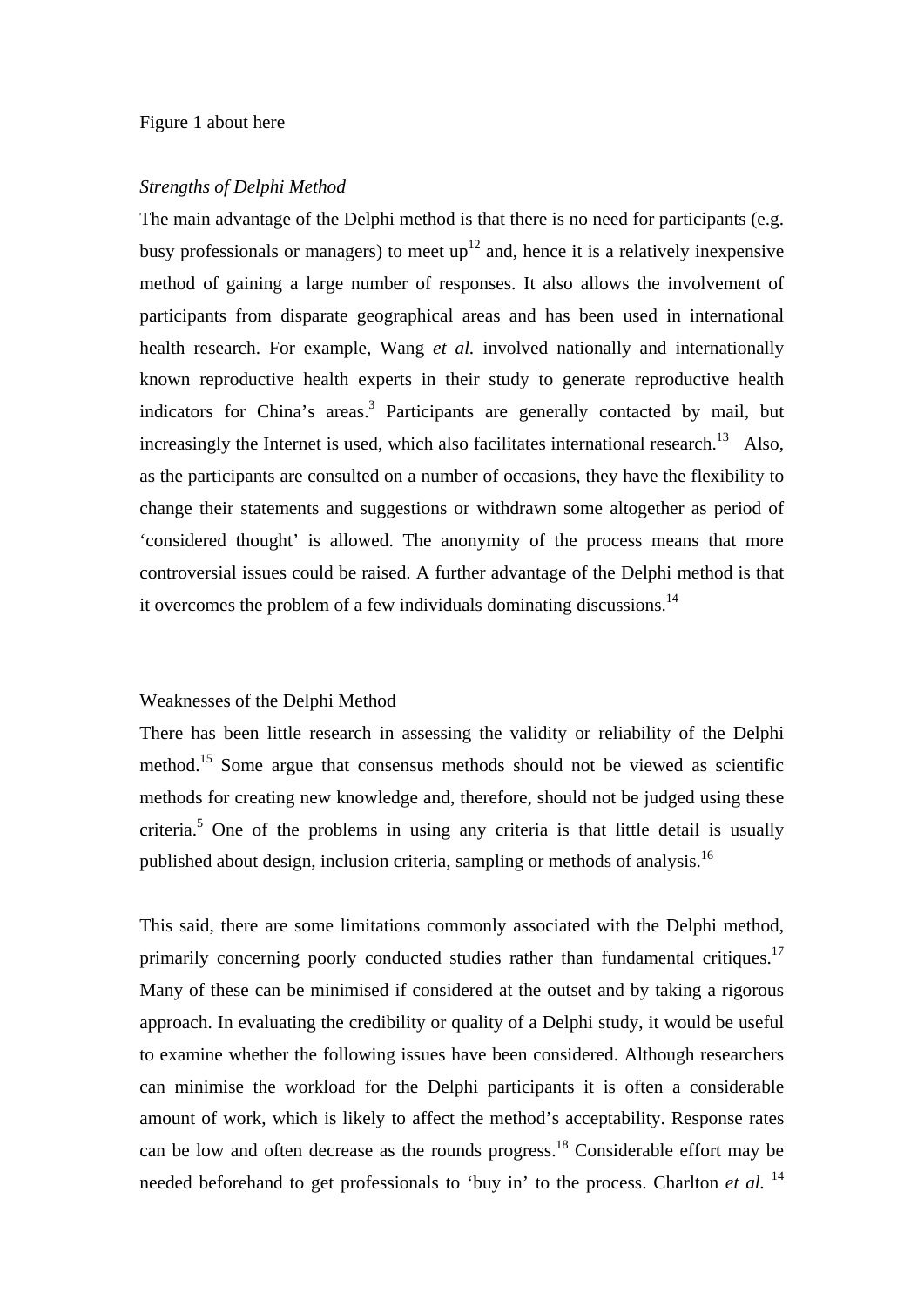experienced non-response because it was decided, in order to minimise costs, that no initial meeting be held explaining the study to those targeted; this meant that there was a lack of knowledge about the objectives of the study and in turn led to a large number of invitees not participating.

As the Delphi is a consensus method, it tries to obtain consensus and to 'centralise opinion' and important minority issues may be missed due to nonconformity of general opinion.<sup>19</sup> Loss of objectivity and researcher bias in analysing findings and generating questions are also possible.<sup>18,20</sup> In a study looking at GPs' information needs, Green *et al.* outline the problems involved in refining earlier responses to move towards consensus.209 Whilst the researchers envisaged a respondent-led process in which verbatim responses were fed back, it became clear that participants needed help to be able to move on to their next assessment. For the third round they included only high-consensus statements and reduced the number of categories, in the process losing the minority views.

Sampling as with any research method is crucial, as the representativeness of the group is another potential weakness of the Delphi method. For example, asking a too specific group to participate could limit the scope of opinion and expertise; it might be more appropriate to involve a multidisciplinary team than a highly specialised team.<sup>7</sup> A study conducted in Kenya identified potential representative Delphi panel members after: "the project leader interviewed teachers in local schools and consulted members of the twelve communities in search of local individuals generally enjoying the trust of most villagers." 21 Campbell *et al.* concluded that both panel composition and types of feedback influenced the judgements made.<sup>22</sup> Given that response rates for Delphi Method can be low, it may be pragmatic to select participants who have an interest and involvement in the question being explored; however, this should be balanced with seeking relative impartiality.<sup>23</sup>

#### *Nominal Group Technique*

The nominal group technique is based on highly structured meetings to gather information from experts about a particular issue.<sup>17</sup> It has been used as a means of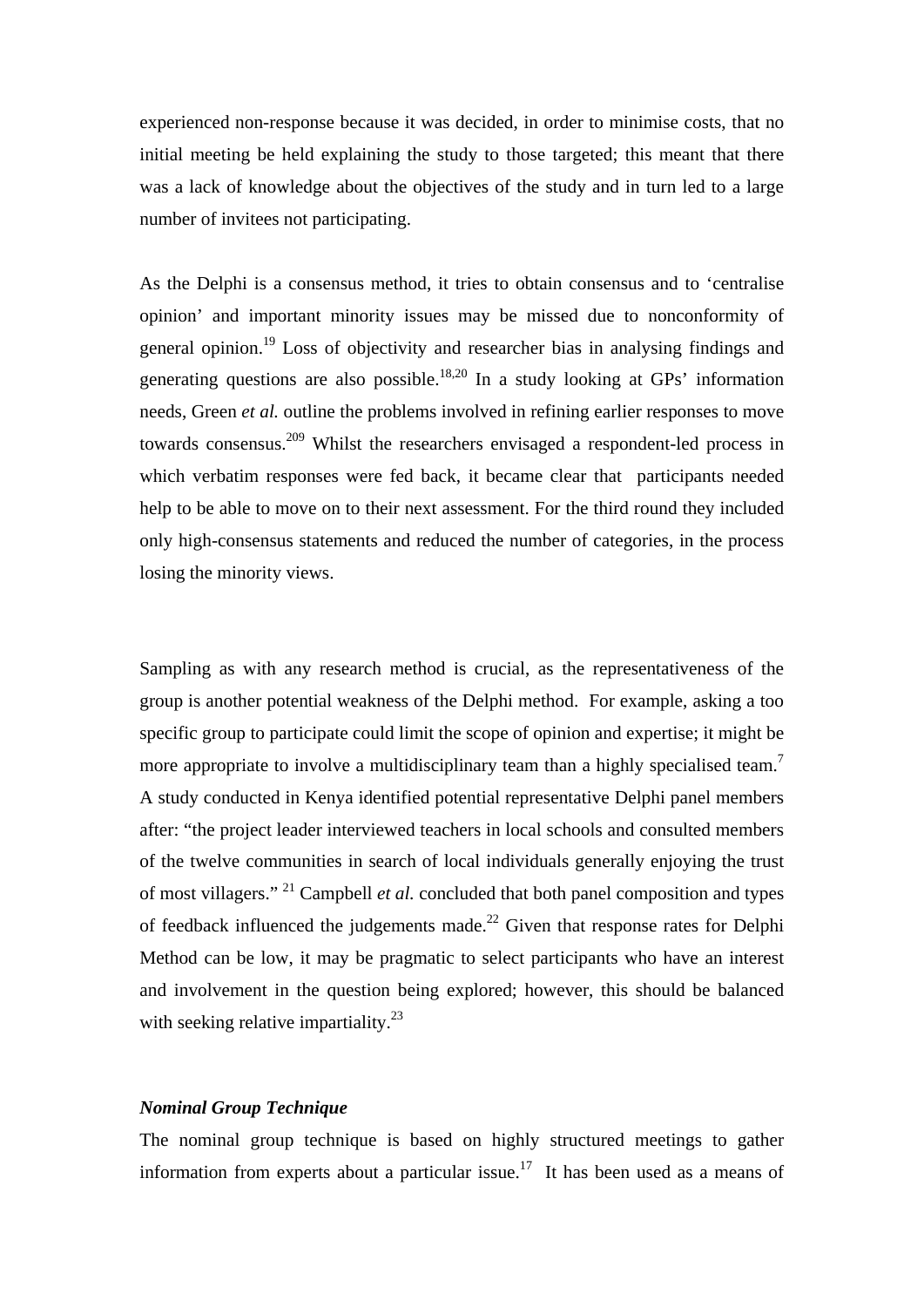prioritising health problems within communities and health indicators for use in reproductive and family planning research.<sup>2-3,24</sup> This method was developed to avoid the problems of group interaction that may occur in focus groups.<sup>25</sup> Different modifications have been made to the nominal group technique and it may be used solely as a ranking exercise<sup>26</sup> or with the aim to obtain consensus.<sup>27</sup> The group is highly controlled and discussion is restricted to the later stages of the group process, hence the it is a group in name only, that is, nominally.<sup>28</sup>

Although modifications are made to suit the purpose of the study, there are generally four or five stages involved in the nominal group technique (see Box 2).<sup>17</sup> Unlike the Delphi method, participants attend structured meetings facilitated by a third party moderator. After setting the key nominal group technique question, participants are typically asked to record ideas, independently and before meeting the group, about the question of interest. These ideas are then shared one by one within the group and discussion ensues where clarification is required. The ideas are collated and summarised and each group member is asked to rank these. The combination of discussion and ranking allows qualitative and quantitative data to be gathered and analysed. In the second round, members receive the rankings, which are discussed and re-ranked. Moderators should refrain from adding their own opinion during the meeting.

Similar considerations concerning the facilitator and participant selection are required for the nominal group technique as for other consensus methods.<sup>22</sup> The facilitator may be a topic expert or a non-expert who has credibility with the participants,  $^{28}$ either way they should be facilitating not leading or directing the group. It is important to select appropriate experts to participate in the nominal group technique, as there is a high potential for selection bias and the mix of participants can have an effect on the final outcomes.<sup>17</sup> However, with a growing emphasis on the importance of health services users views ('consumers') in health policy making, patients and/or their relatives have been included as 'experts', for example, in a study on breast cancer services in Australia.<sup>29</sup>

There is also the potential for false consensus to be obtained, especially in situations where there is diversity of opinion on priorities.<sup>300</sup> Studies showing agreement among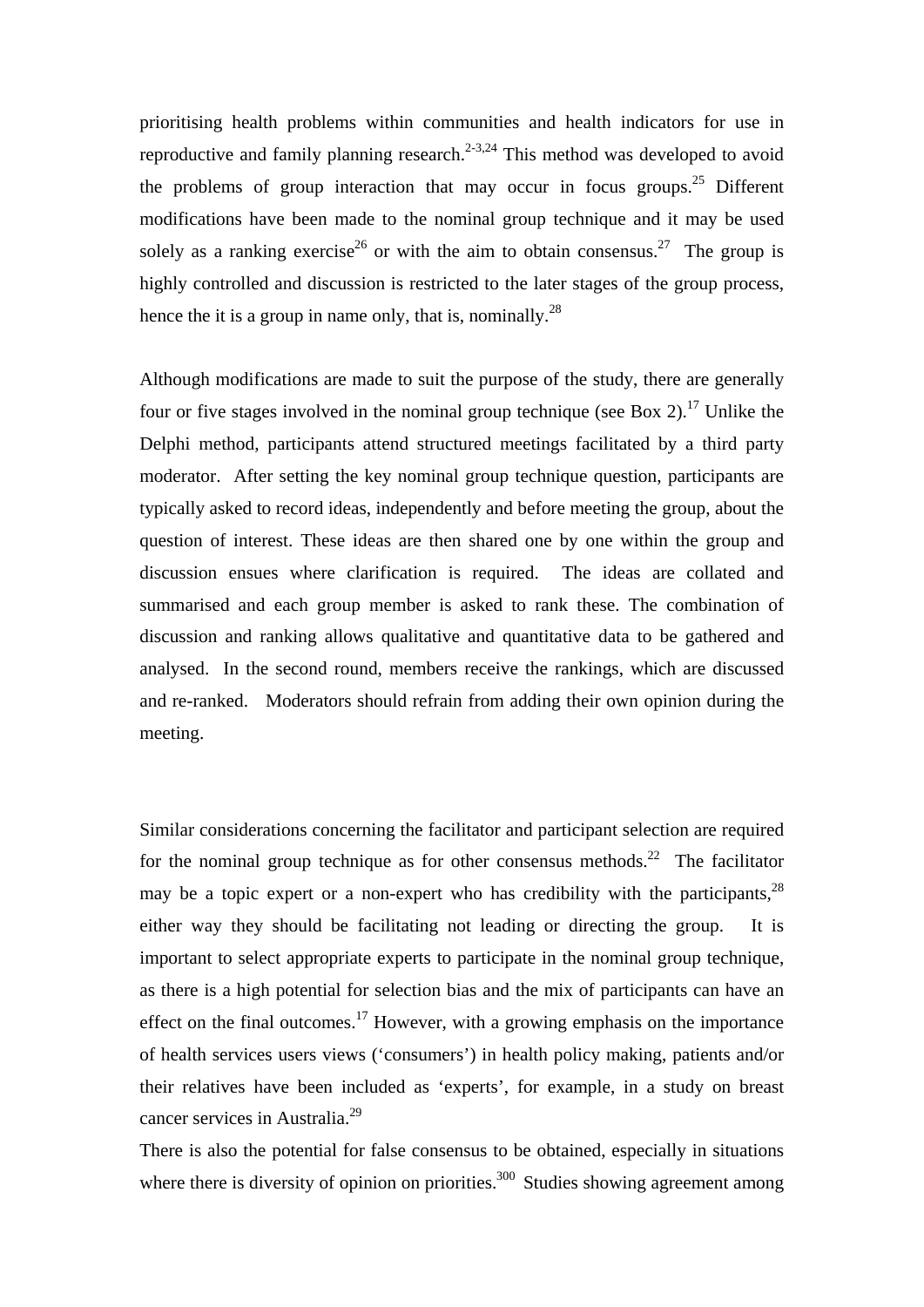different groups in the same study and with outside agencies have shown the method to have validity.290 The strengths and weaknesses of the nominal group technique and Delphi method are summarised in Box 3.

### **Box 3 about here**

#### *Consensus?*

It is important to consider what is usually measured as 'consensus'. Some set out very explicit percentage cut-off points for consensus at the beginning of their study,  $6,30,6$  some do not  $31$  and others use an arbitrary cut off simply to limit the number of items considered.<sup>32</sup> The requirement for consensus has been set as high as at 70% agreement for items,  $33$  but McKenna reported a much lower 51% in an earlier paper.  $34$ It is advisable to agree before hand what will happen if no consensus can be reached, i.e. which treatment(s) will be recommended, if any; which guideline will be recommended. For example, the above mentioned Nominal Group Technique addressing *Contraceptive Use* for use in the UK agreed before hand that "if no consensus was achieved in favour of any panellist's suggested alternative wording on a given topic, then the WHO Recommendation would be adopted 'by default' (unless there was consensus specifically against the WHO Recommendation)". 6

Sometimes of course consensus might not exist, or might not even be needed. There are many examples from everyday practice where different clinical practices exist in parallel, used by different professionals in the same field, each with its own proponents - for example the question whether or not one should clean the cord of a new born baby with water or not at all. Lack of evidence either way means there is little common ground for consensus.

# Conclusion

Both techniques can be useful in situations where little evidence exists but where, nevertheless, decisions about service provision need to be made. Similarly, they can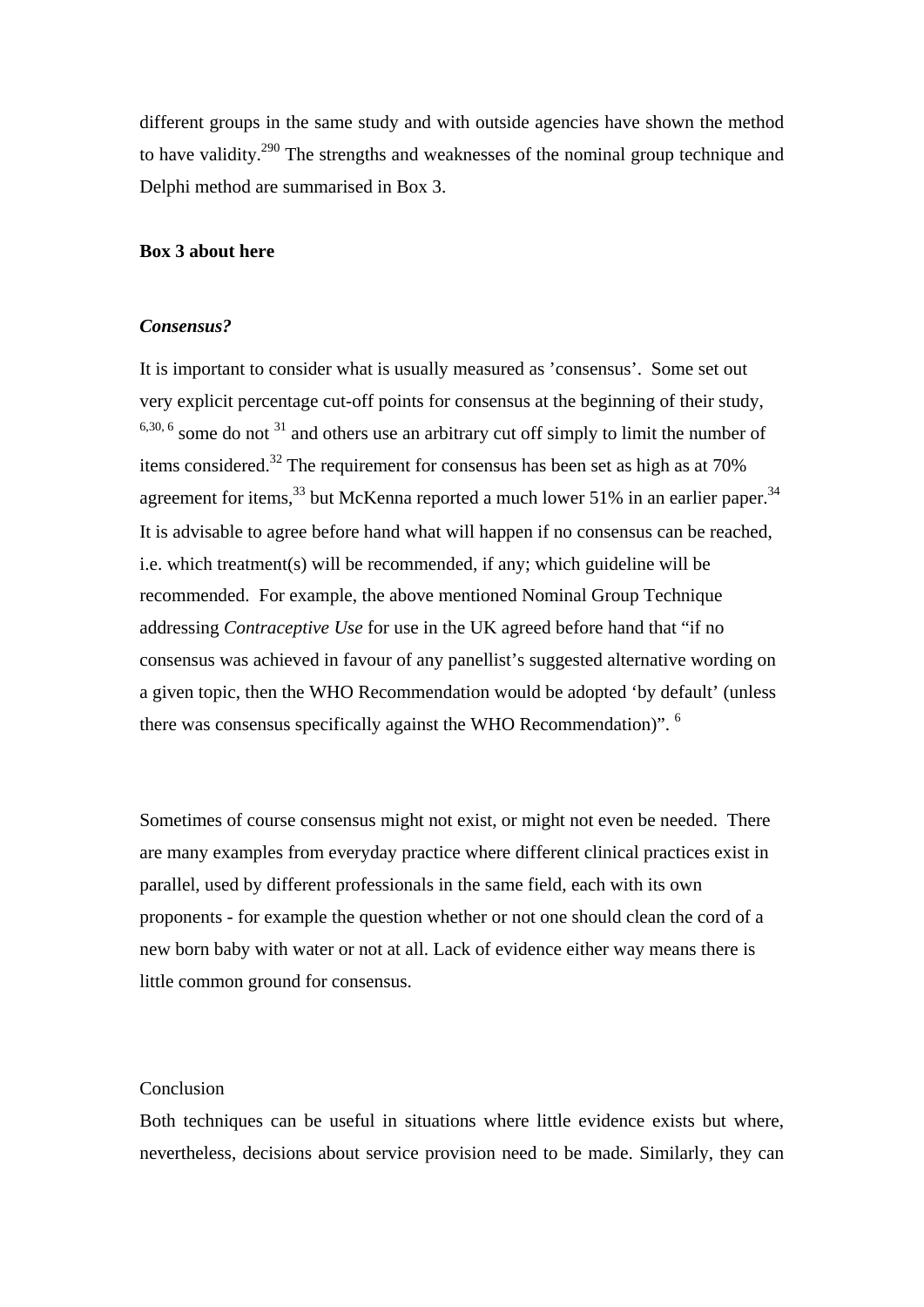be used to synthesise diverse evidence. The nominal group technique is also used to rank priorities and reach consensus but requires a physical meeting of participants and as such is open to group processes that do not affect the Delphi Method. The inherent flexibility, as participants can moderate/change their opinion throughout the process of both methods, is a great advantage over more fixed methods such one-off questionnaire studies. But one has to remember that the research can be affected by the selection of the panel members, response rates and way of dealing with minority responses. The literature suggests that it may be necessary to spend a little more and invest in an initial explanation of purpose and expected time commitment so as to increase the chances of participation. This in turn will increase the validity and generalisability of a study and fulfil the acceptability to participants. As with all methods the more information provided by the researchers the better the reader is able to assess the quality of outcomes. For example, being informed of response rate among experts to the invitation to participate; the proportion of experts who changes their views through the Delphi Method of nominal group technique; the size and strength of minority views would all help in the appraisal of the research.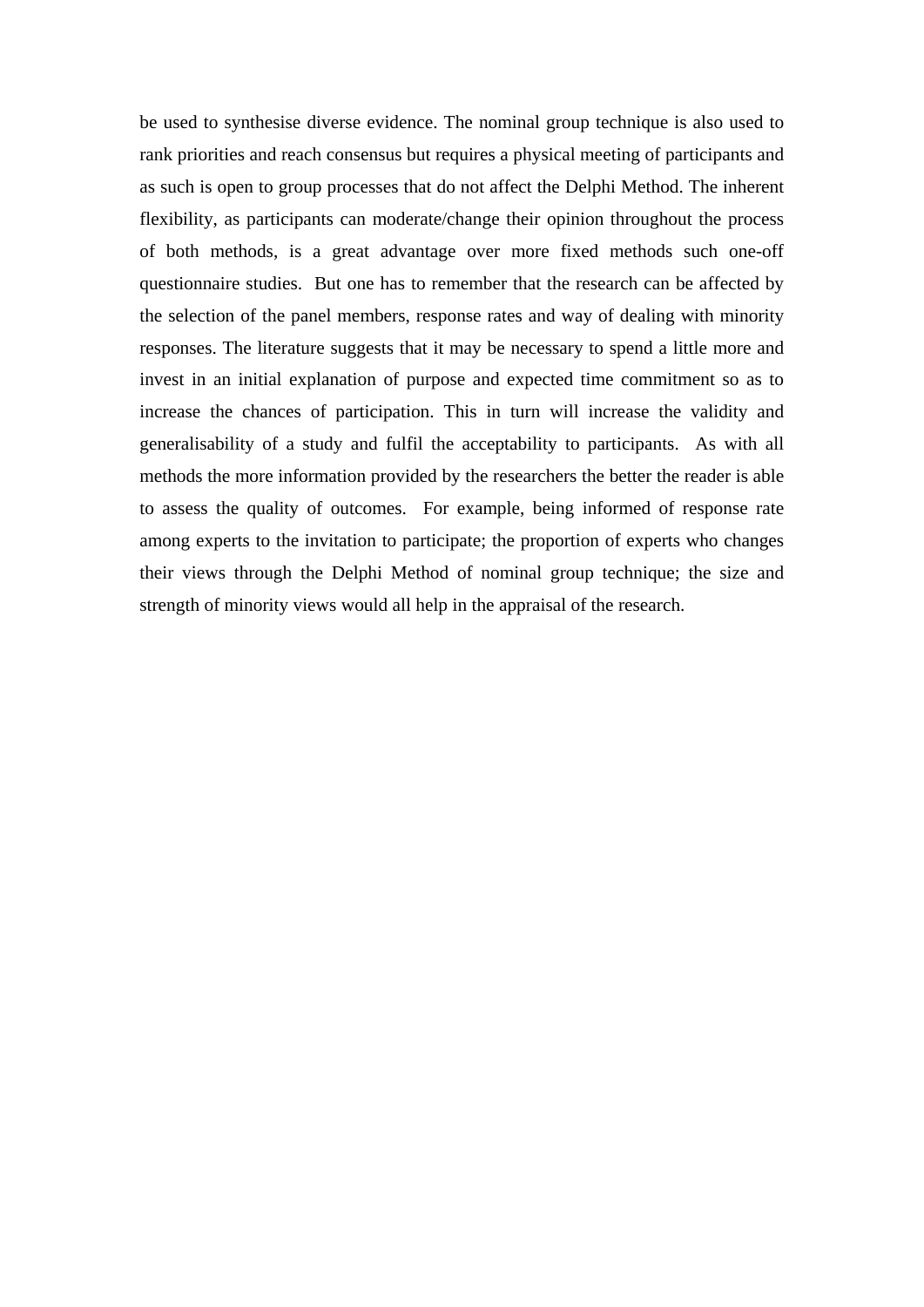### **References**

- 1. Raine R, Sanderson C, Hutchings A, Carter S, Larkin K, Black N. An experimental study of determinants of group judgments in clinical guideline development. *Lancet* 2004; **364**:429-437.
- 2. Glasier A, Brechin S, Raine R, Penney G. A consensus process to adapt the World Health Organization selected practice recommendations for UK use. *Contraception* 2003; **68**:327-333.
- 3. Wang CC, Wang Y, Zhang K, Fang J, Liu W, Luo S *et al.*. Reproductive health indicators for China's rural areas. *Soc Sci Med* 2003; **57**:217-225.
- 4. Zeitlin J, Wildman K, Breart G, Alexander S, Barros H, Blondel B *et al.* Selecting an indicator set for monitoring and evaluating perinatal health in Europe: criteria, methods and results from the PERISTAT project. *Eur J Obstet Gynecol Reprod Biol* 2003; **111**:S5-S14.
- 5. Powell C. The Delphi technique: myths and realities. *J Advan Nurs* 2003; **41**(4):376-382.
- 6. See web address:

[http://www.ffprhc.org.uk/admin/uploads/Final%20WHO%20SPR%20UK%20](http://www.ffprhc.org.uk/admin/uploads/Final%20WHO%20SPR%20UK%20version%20intro.pdf) [version%20intro.pdf](http://www.ffprhc.org.uk/admin/uploads/Final%20WHO%20SPR%20UK%20version%20intro.pdf) 

7. Ryan M, Scott DA, Reeves C, Bate A, van Teijlingen ER, Russell EM *et al.*. Eliciting public preferences for healthcare: a systematic review of techniques. *Health Technol Assess* 2001; **5**(5).

[http://www.hta.nhsweb.nhs.uk/fullmono/mon505.pdf](http://www.hta.nhsweb.nhs.uk/)

8. Bowling A. Research methods in health: investigating health and health services. Buckingham: Open University Press, 1997.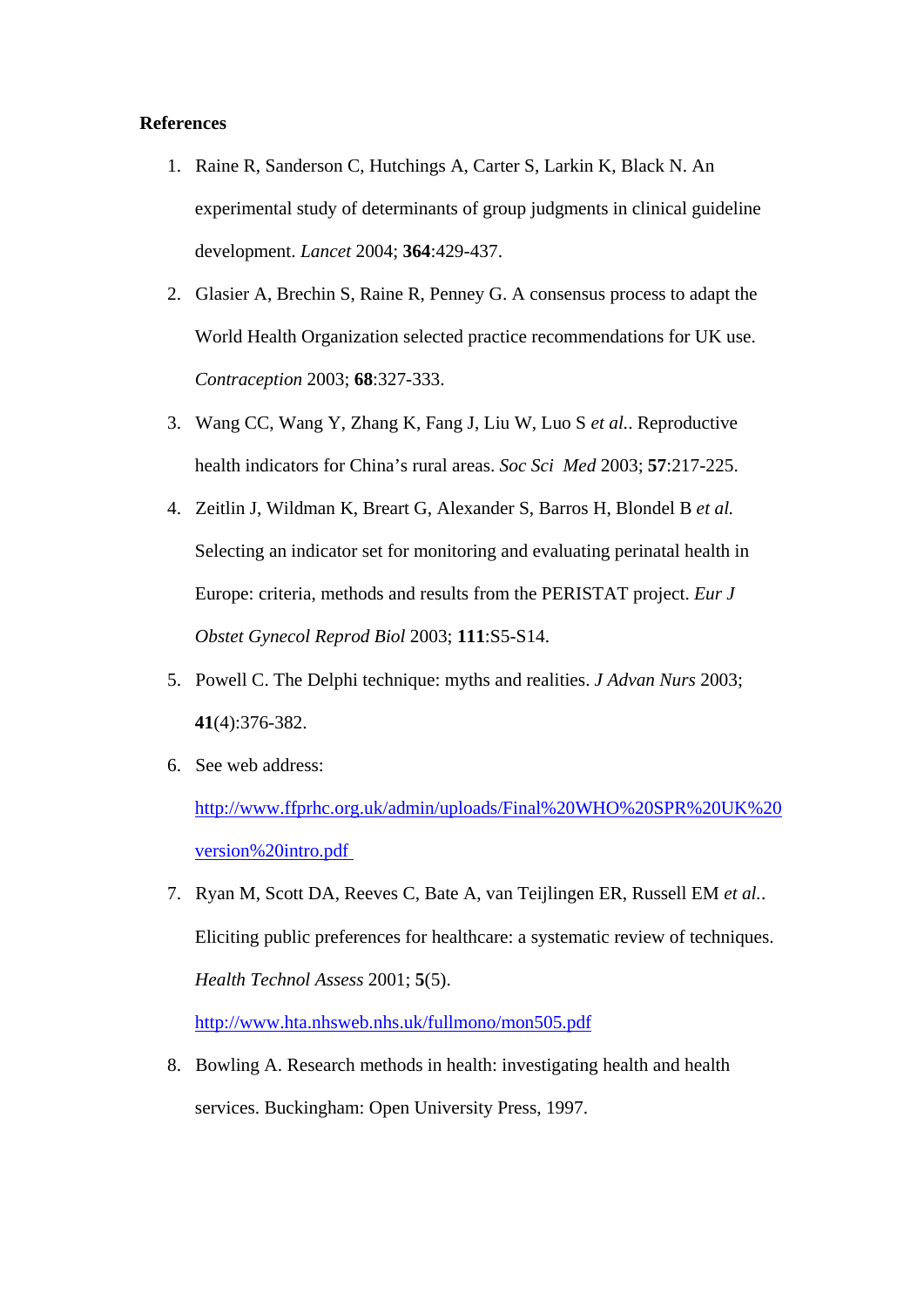- 9. Scotland GS, Bullough CHW. What do doctors think their caseload should be to maintain their skills for delivery care? *Int J Gynecol Obstet* 2004; **87**:301- 307.
- 10. Green B, Jones M, Hughes D, Williams A. Applying the Delphi technique in a study of GPs' information requirements. *Health Soc Care Community* 1999; **7**:198-205.
- 11. Keeney S, Hasson F, McKenna HP. A critical review of the Dephi technique as a research methodology for nursing. *Int J Nurs Stud* 2001; **38**:195-200.
- 12. Ferri CP, Prince M, Brayne C, Brodaty H, Fratiglioi L *et al.* Global prevalence of dementia: a Delphi consensus study. *Lancet* 2005;**366**:2112-2117.
- 13. Marsden J., Dolan, B., Holt, L. Nurse practitioner practice and deployment: electronic mail Delphi study, *J Adv Nurs* 2003; **43** (6): 595-605.
- 14. Charlton JRH, Patrick DL, Matthews G, West PA. Spending priorities in Kent: a Delphi study. *J Epidemiol Community Health* 1981;**35**:288-92.
- 15. Murphy E, Dingwall, R.,Greatbatch, D., Parker, S, Watson, P. Qualitative research methods in health technology assessment: a review of the literature *Health Technol Assess* 1998; **2** (16)

<http://www.hta.nhsweb.nhs.uk/fullmono/mon216.pdf>

- 16. Hardy DJ, O'Brien AP, Gaskin CJ, O'Brien AJ, Morrison-Ngatai E, Skews G *et al.* . Practical application of the Delphi technique in a bicultural mental health nursing study in New Zealand. *J Adv Nurs* 2004; **46**(1):95-109.
- 17. Jones J, Hunter, D. Qualittaive Research: Consensus methods for medical and health services research. *BMJ* 1995; **311**: 376-380.
- 18. Williams PL, Webb C. The Delphi Technique: a methodological discussion. *J Adv Nurs* 1994;**19**:180-6.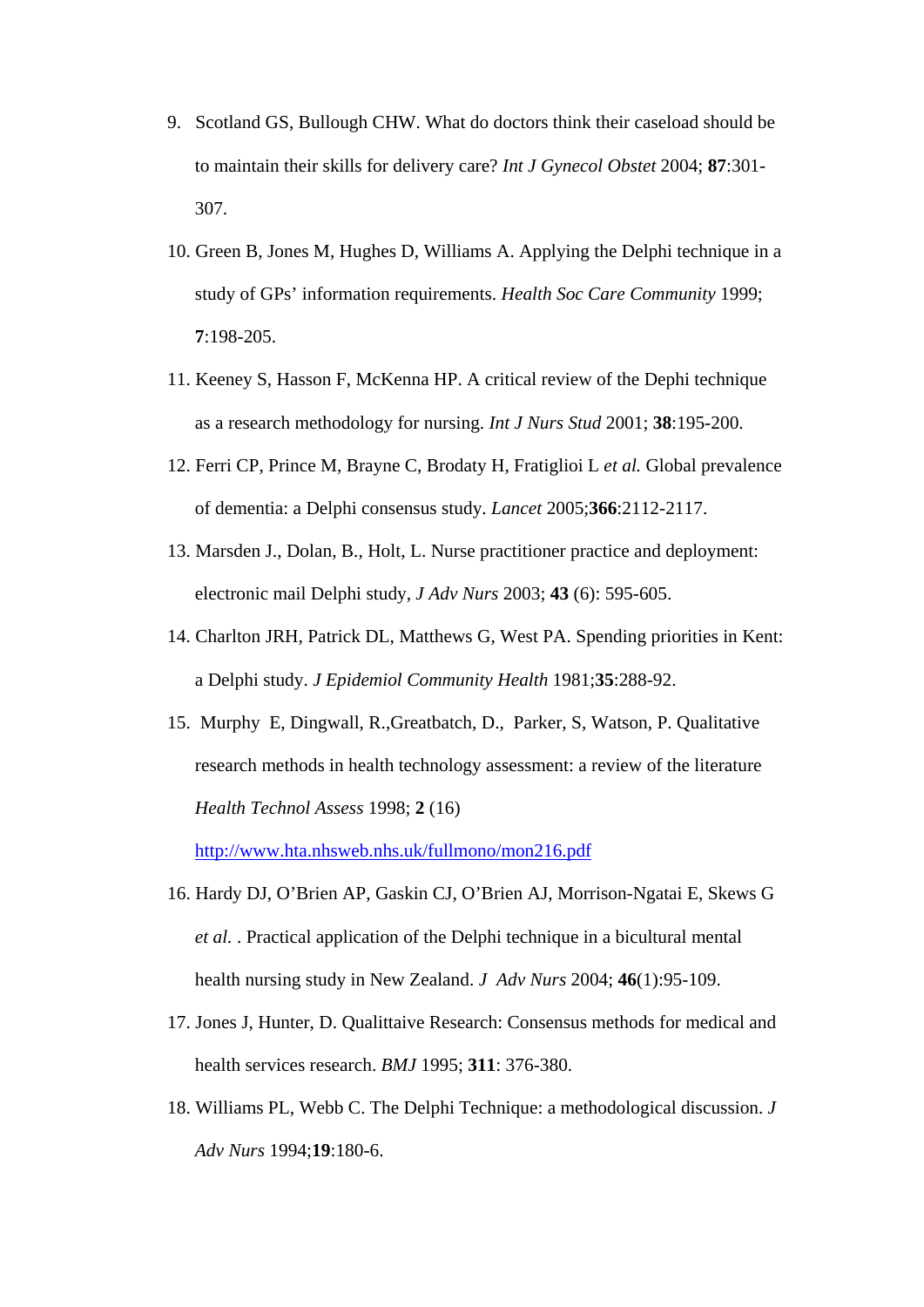- 19. Gallagher M, Bradshaw C, Nattress H. Policy priorities in diabetes care: a Delphi study. *Qual Health Care* 1996;**5**:3-8.
- 20. Green B, Jones M, Hughes D, Williams A. Applying the Delphi technique in a study of GPs' information requirements. *Health Soc Care Community* 1999; **7**:198-205.
- 21. Oranga HM, Nordberg E. The Delphi panel method for generating health information. *Health Policy Plann* 1993**; 8**:407**.**
- 22. Campbell SM, Braspenning J, Hutchinson A, Marshall M. Research methods used in developing and applying quality indicators in primary care. *Qual Saf Health Care* 2002;**11**:358-364.
- 23. Hasson F, Keeney S, McKenna H. Research guidelines for the Delphi survey technique. *J Adv Nurs* 2000;**32**:1008-1015.
- 24. Kapiriri L, Norheim OL. Whose priorities count? Comparison of community identified health problems and burden-of-disease-assessed health priorities in a district in Uganda. *Health Expect* 2002;**5**: 55-62.
- 25. Glasier A, Brechin S, Raine R, Penney G. A consensus process to adapt the World Health Organization selected practice recommendations for UK use. *Contraception* 2003; **68**:327-333.
- 26. Teijlingen van, E.R., Pitchforth, E. Focus Group Research in Family Planning and Reproductive Health Care *J Fam Plann Reprod Health Care* 2006;**32**:30- 32.
- 27. McCourt C, Thomas BG. Evaluation of a problem-based curriculum in midwifery. *Midwifery* 2001;**17**:323-331.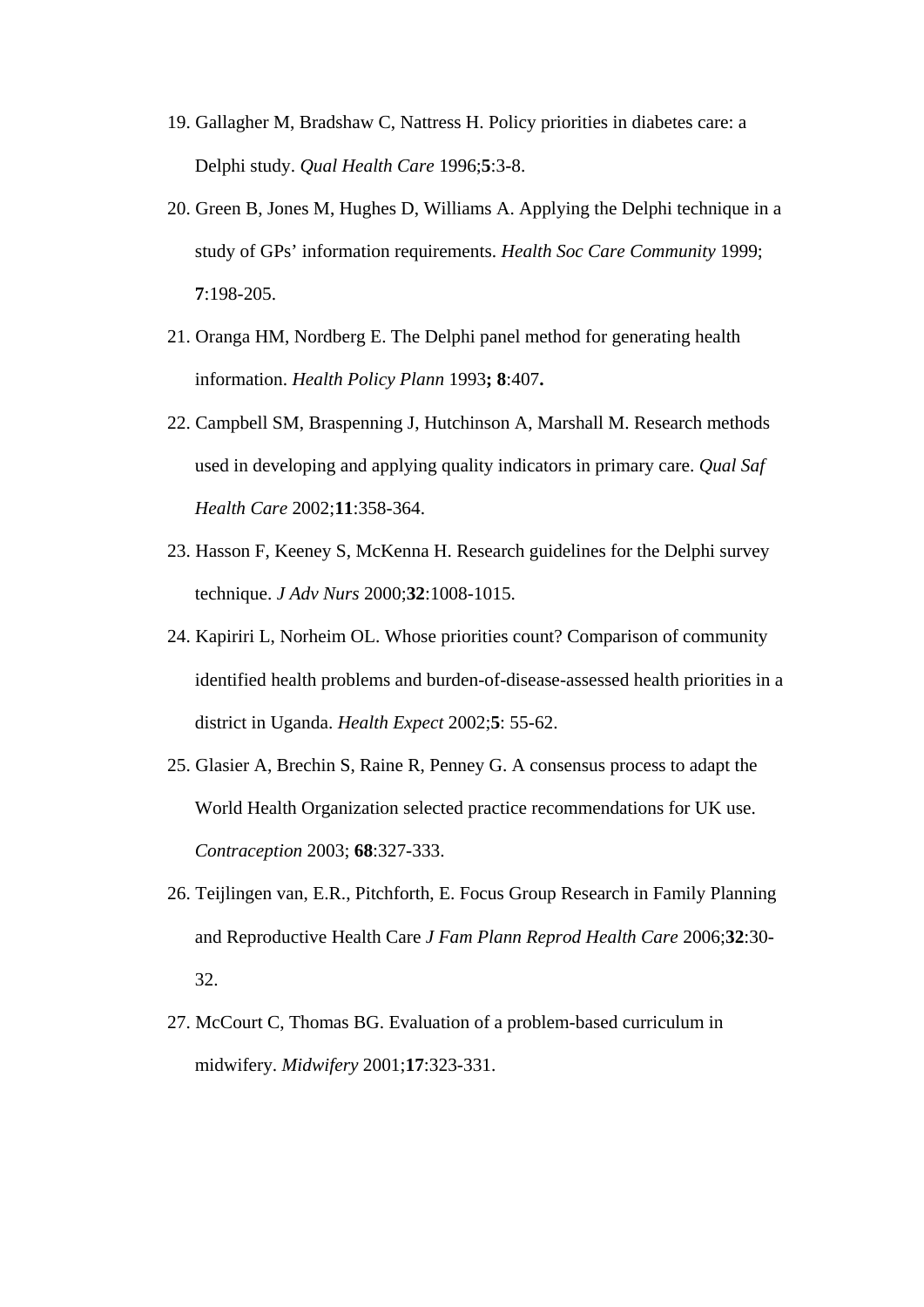- 28. Telford R, Boote JD, Cooper CL. What does it mean to involve consumers successfully in NHS research? A consensus study. *Health Expect* 2004; **7**:209- 220.
- 29. Cantrill, JA, Sibbald, B, Buetow S. The Delphi and nominal techniques in health services research. *Internat J Pharm Pract* 1996; **4**: 67-74.
- 30. Redman S, Carrick S, Cockburn J, Hirst S. Consulting about priorities for the NHMRC National Breast Cancer Centre: how good is the nominal group technique. *Aust N Z J Public Health* 1997;**21**:250-6.
- 31. Stevenson L, Campbell NC, Kiehlmann PA. Providing cancer services to remote and rural areas: consensus study. *Br J Cancer* 2003;**89**:821-827.
- 32. Gibson JME. Using the Delphi technique to identify the content and context of nurses' continuing professional development needs. *J Clin Nurs* 1998; **7**: 451- 459.
- 33. Broomfield D, Humphris GM. Using the Delphi technique to identify the cancer education requirements of general practitioners. *Med Educ* 2001;**35**:928-937.
- 34. McKenna, H, Hasson, F, & Smith M. A Delphi survey of midwives and midwifery students to identify non-midwifery duties *Midwifery* 2002; **18** (4): 314-322.
- 35. McKenna, HP. The Delphi technique: a worthwhile research approach for nursing? *J Adv Nurs* 1994; **19**: 1211-25.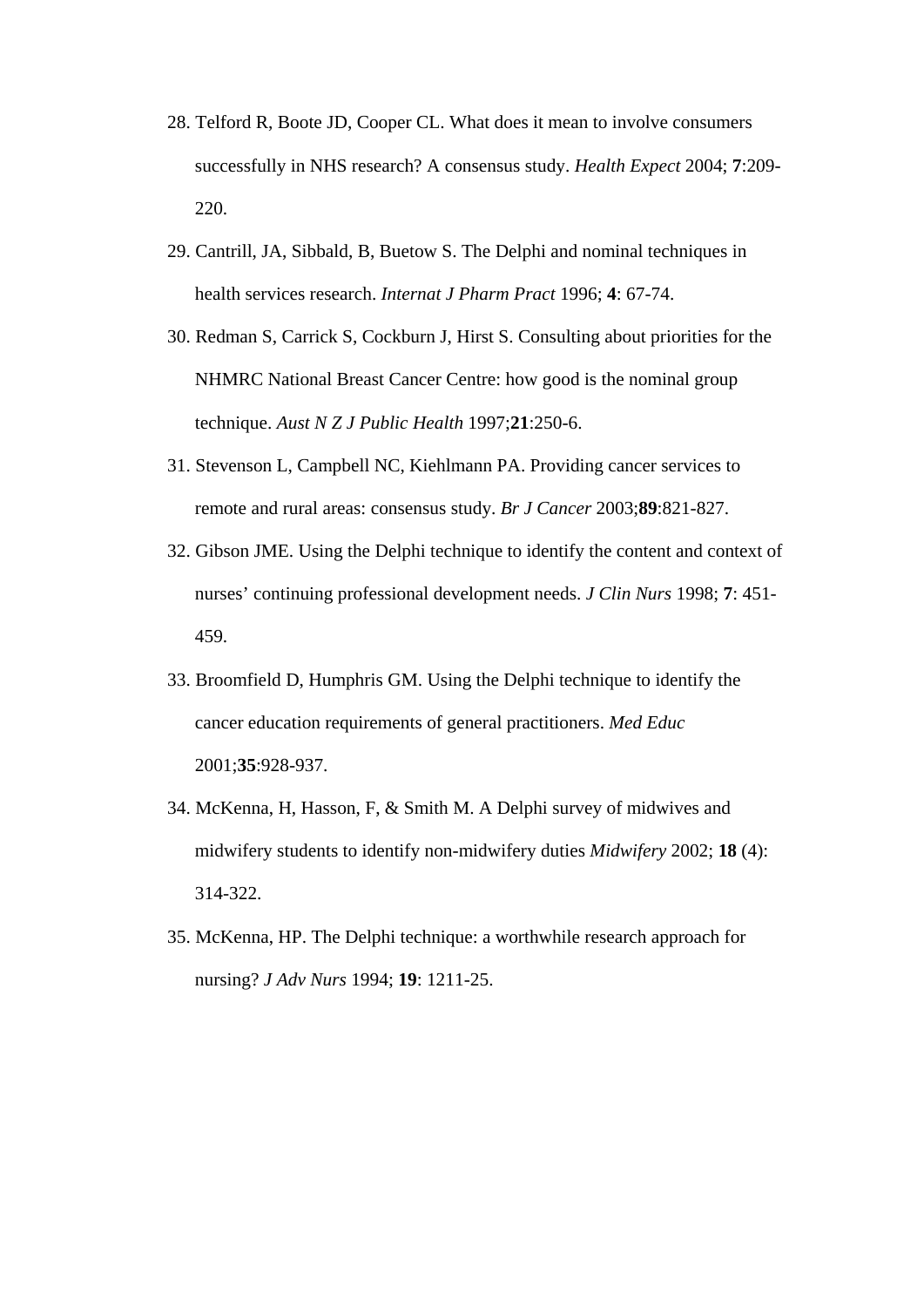# **Box 1--Features of consensus methods**

| Anonymity         | To avoid dominance; achieved by use of a question aire in       |  |
|-------------------|-----------------------------------------------------------------|--|
|                   | Delphi and private ranking in nominal group                     |  |
| Iteration         | Processes occur in "rounds", allowing individuals to change     |  |
|                   | their opinions                                                  |  |
| Controlled        | Showing the distribution of the group's response (indicating to |  |
| feedback          | each individual their own previous response in Delphi)          |  |
| Statistical group | Expressing judgment using summary measures of the full group    |  |
| response          | response giving more information than just a consensus          |  |
|                   | statement                                                       |  |

Adapted from Jones and  $\mathrm{Hunter}^{18}$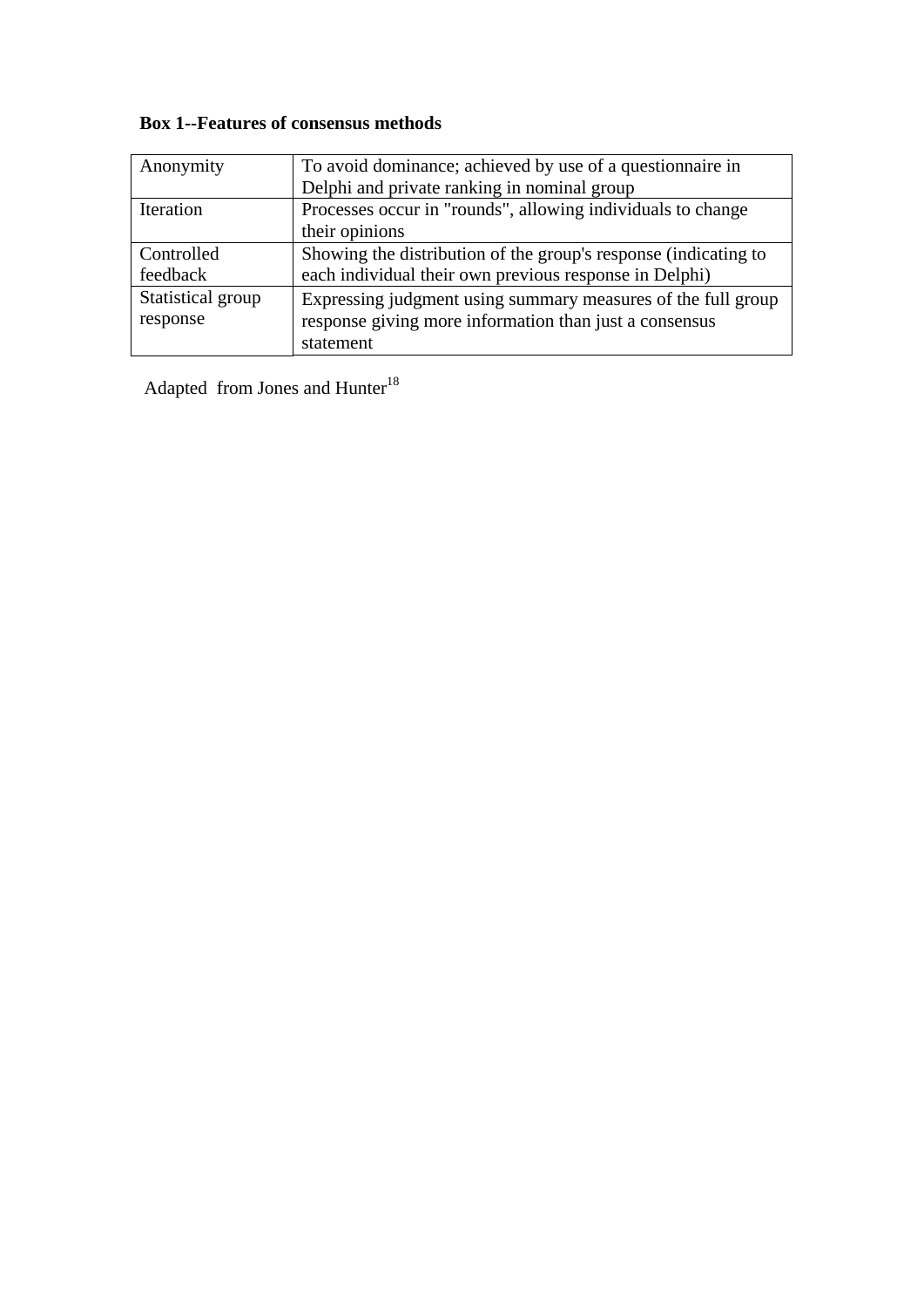

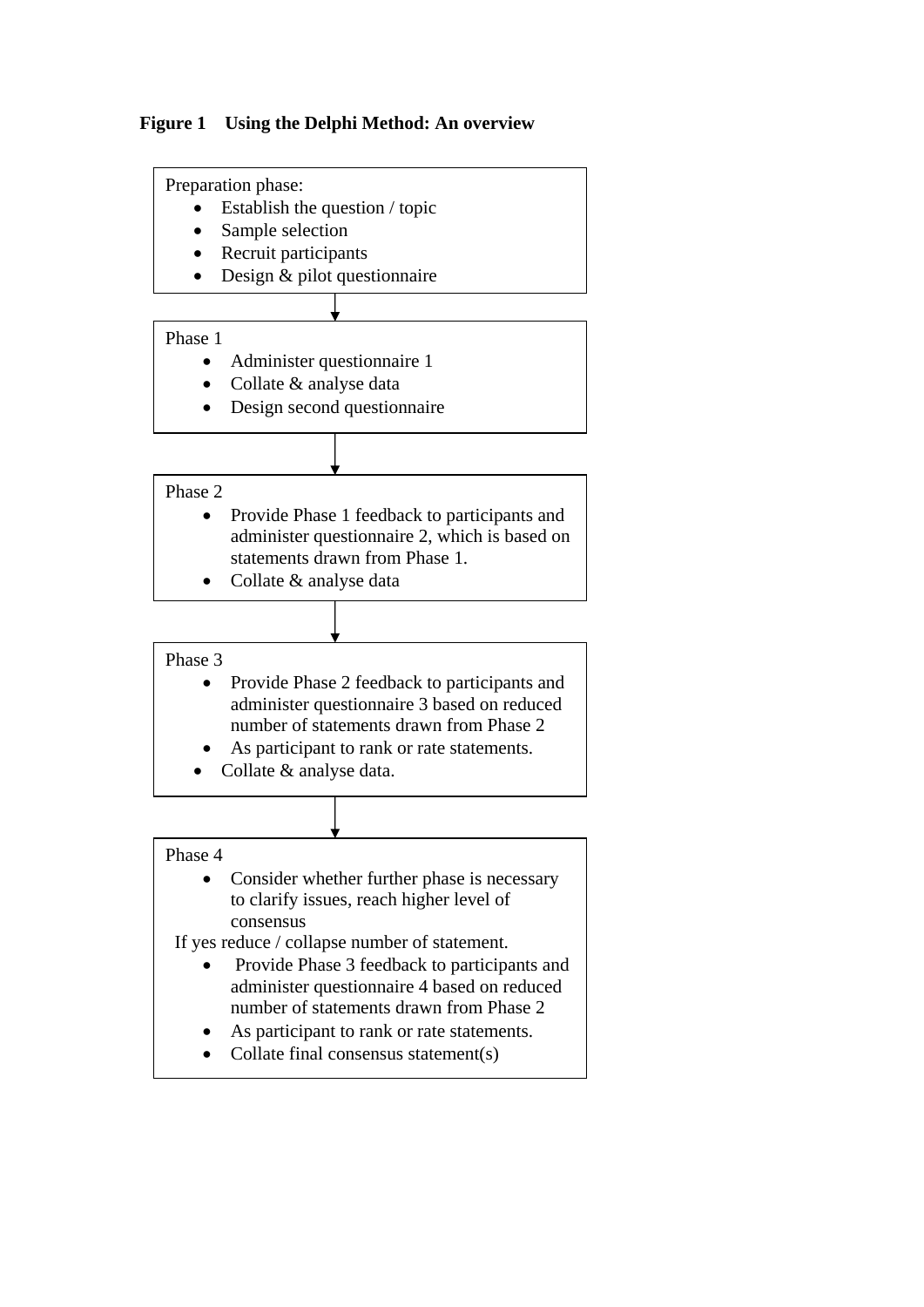# **Box 2: Stages of nominal group technique**

STAGE 1: Formulation of the nominal group question.

STAGE 2: Group members independently and privately record ideas and opinions relating to the question or problem of interest.

STAGE 3: Ideas or rankings are recorded, often in a round-robin feedback session

STAGE 43: Discussion to clarify and categorise different ideas to obtain a list of options

STAGE 5: Group members independently rank the different options. The group decision in based on consensus achieved during this ranking process.